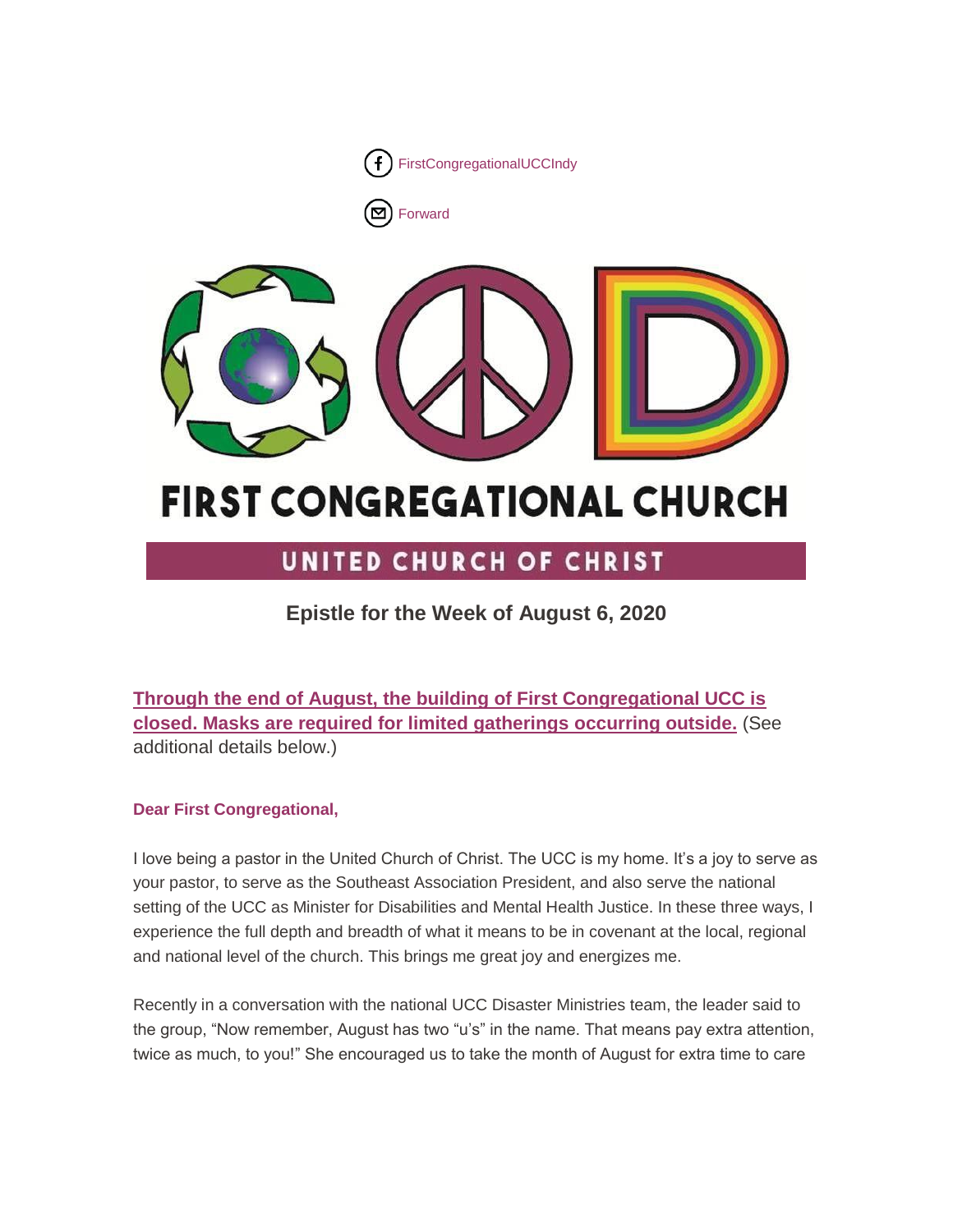for our mind, body and spirit. Too often we focus our energies on caring for other people, that our own needs get neglected.

I'd like to encourage each of you to take extra time for "u." Take time in August for doing what brings you joy, what brings you comfort, what brings you relaxation, what brings health and wholeness. I read this article [\(https://www.chicagotribune.com/columns/mary-schmich/ct-met](https://www.chicagotribune.com/columns/mary-schmich/ct-met-schmich-august-20200801-hmupygp75vhopjtmzkpxcgtqae-story.html)[schmich-august-20200801-hmupygp75vhopjtmzkpxcgtqae-story.html\)](https://www.chicagotribune.com/columns/mary-schmich/ct-met-schmich-august-20200801-hmupygp75vhopjtmzkpxcgtqae-story.html) that encourages us to take time in August to write on an index card one thing each day that we are thankful for. I like this idea of creating a practice of gratitude. Maybe you will write on an index card a daily gratitude. Or maybe you will give yourself permission to do that thing that brings you a sense of wonder, delight, and abundant life.

Our Music Designer/Organist, Sean Baker, will be taking well deserved vacation this Sunday. Our worship service will celebrate our covenant with the national setting of the UCC and highlight our denomination's national youth ministry. The worship video includes original music by UCC ministers and a sermon by the Rev. Trayce Potter who oversees our youth ministry programs. I am in the video a couple of times as well, a reminder that we are all connected in Christ.

Whatever it is this month of August, find or make time for "u." God loves you!

Blessings, Pastor Sarah

# **Good News from First Congregational UCC**  <https://www.youtube.com/watch?v=KuMKigsOZhw>

**FC Emergency Fund -** The FC Emergency Fund is available to support housing, food, and medical needs for any of our church family who find themselves unemployed or underemployed due to Covid-19 impacts. To request funds for you or your family, please contact Pastor Sarah by email pastorsarah@fcindy.org or cell (386) 478-9012. To make a donation, send a check to the church with "emergency fund" on the memo or make a donation on the church website.

**Soul Care with Pastor Sarah -** Join us on **Tuesdays from 5:00-6:00 p.m.** for a time to checkin, reflect on Richard Rohr's weekly meditations, and to pray together. Here is the Zoom link: <https://us02web.zoom.us/j/494018938?pwd=a3BrdnNyWXEza0tFMUgwek1CVFpYQT09>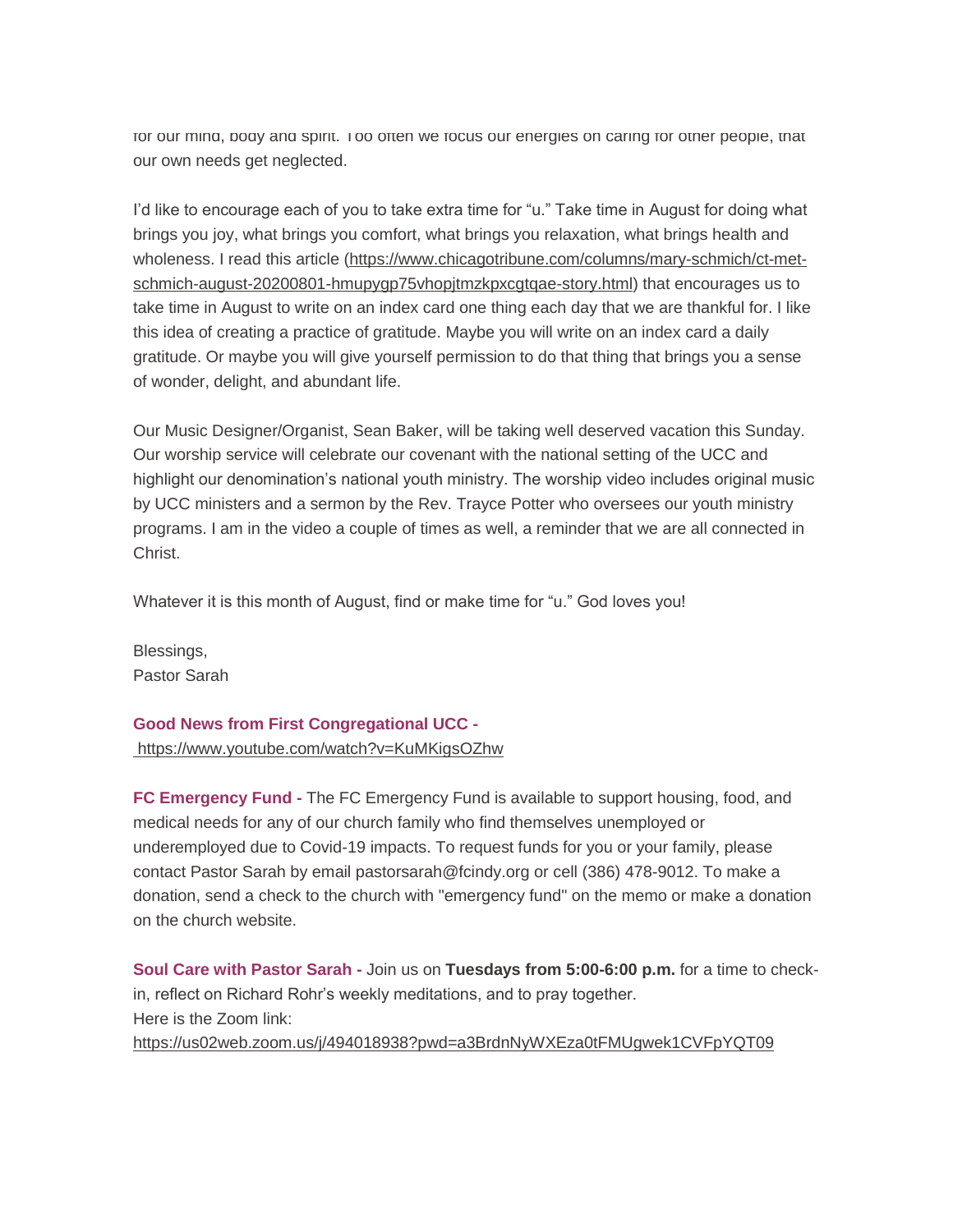#### **Worship**

# **Sunday Adult Education, 9:30 a.m.**

*Class will meet via Zoom:* [https://us04web.zoom.us/j/9264494206?pwd=dmtWbWE5UXRBTk5pcHZlYlB0aEFVUT](https://us04web.zoom.us/j/9264494206?pwd=dmtWbWE5UXRBTk5pcHZlYlB0aEFVUT09) [09](https://us04web.zoom.us/j/9264494206?pwd=dmtWbWE5UXRBTk5pcHZlYlB0aEFVUT09)

**August 9:** This week we will read an article titled **"White identity in America is ideology, not biology. The history of 'whiteness proves it."** by Nell Irvin Painter, author of the book *The History of White People.* A key point is that "The idea of one big white race did not just spring to life full-blown and unchanging, which is what most people assume – and white supremacists rely on." The article can be found at this link or by goggling the title: [https://www.nbcnews.com/think/opinion/white-identity-america-ideology-not-biology-history](https://www.nbcnews.com/think/opinion/white-identity-america-ideology-not-biology-history-whiteness-proves-it-ncna1232200)[whiteness-proves-it-ncna1232200](https://www.nbcnews.com/think/opinion/white-identity-america-ideology-not-biology-history-whiteness-proves-it-ncna1232200)

## **Sunday Worship, 11:00 a.m.**

This Sunday's worship is brought to us by the United Church of Christ National Youth Event. Rev. Trayce Potter is preaching.

# **3 Ways to Connect for Worship**

#### *YOUTUBE*

<https://www.youtube.com/channel/UCWV9wqAvPiUKSkEbjaV6Zpw>

- YouTube Live Premiere will broadcast at 11am Sunday morning. There will be a countdown before. We highly recommend using the mobile app for more convenience as it will refresh.
- Use this option for live interacting and messaging. You must have or create a user account and be logged in to message live.
- If using a laptop, you will need to refresh your browser after 11am to click to watch live.

# *FACE BOOK*

[https://www.facebook.com/pg/FirstCongregationalUCCIndy/posts/?ref=page\\_internal](https://www.facebook.com/pg/FirstCongregationalUCCIndy/posts/?ref=page_internal)

- The video will be posted at 11am.
- This is for viewing only. For live interacting and commenting, please use the YouTube option.

# *DIAL-IN*

Dial **317-204-3862**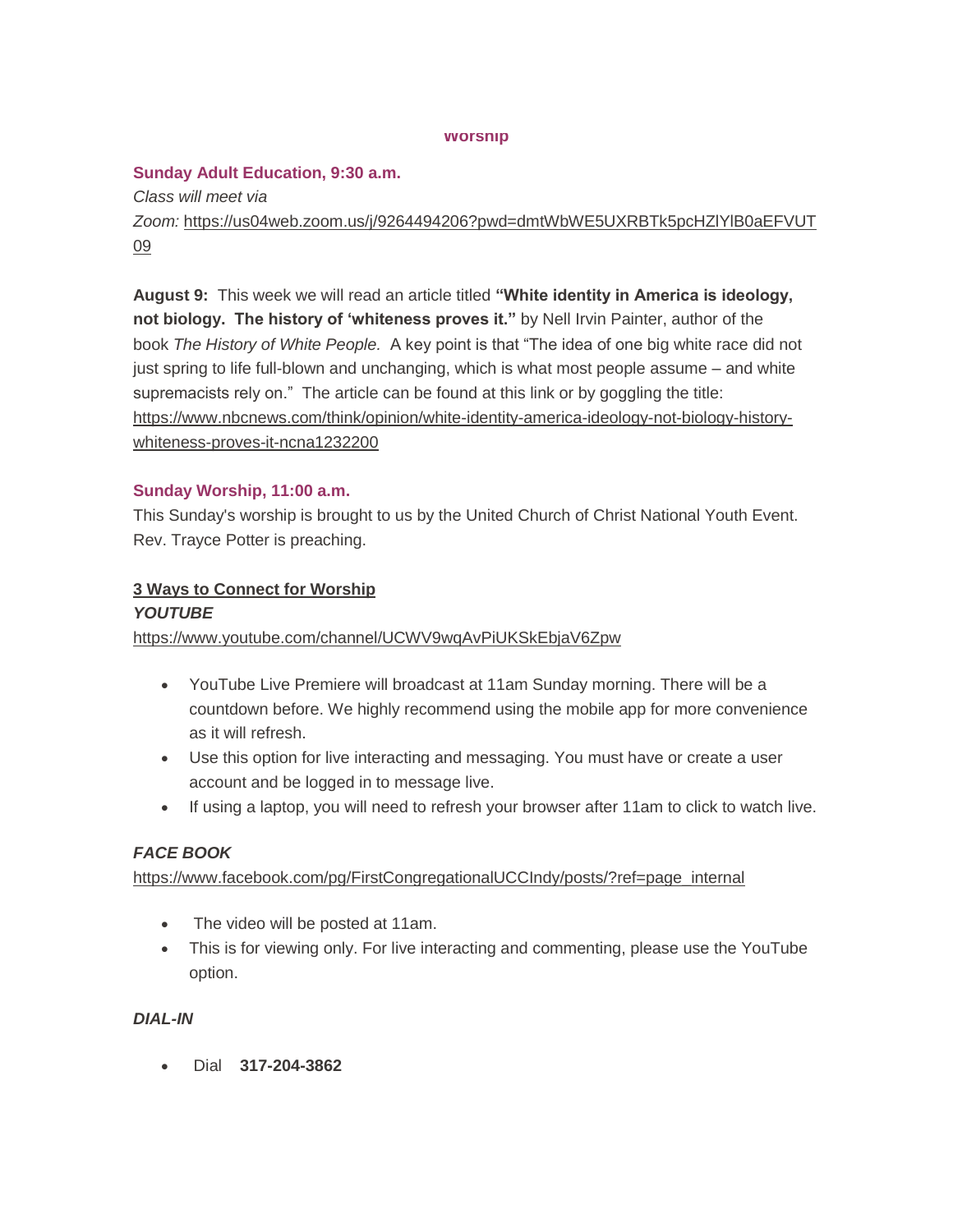- Landline is preferred for clarity.
- If calling with a smart phone, setting your cellular setting to Wi-Fi calling will be clearer.

# **Coffee Hour, 11:45 a.m. (or immediately after worship)**

#### **Zoom**

**link:** [https://us04web.zoom.us/j/9264494206?pwd=dmtWbWE5UXRBTk5pcHZlYlB0aEFVUT0](https://us04web.zoom.us/j/9264494206?pwd=dmtWbWE5UXRBTk5pcHZlYlB0aEFVUT09) [9](https://us04web.zoom.us/j/9264494206?pwd=dmtWbWE5UXRBTk5pcHZlYlB0aEFVUT09)

**To dial in by phone:** +1 312 626 6799, Meeting ID 926 449 4206, Password 7171.

# **What's Happening at FC**

## **Mental Health Helpline**

Anyone feeling anxiety from the pandemic should is encouraged to call the **Substance Abuse and Mental Health Services Administration's Disaster Distress Helpline at 800-985-5990**, or **text "TalkWithUs" to 66746**. Users will be connected with trained crisis counselors.

## **TODAY! Spiritual Support Group, Thursdays from 5:00 - 6:00 PM**

Our weekly SPIRITUAL SUPPORT GROUP FOR MENTAL HEALTH & WELLNESS gathers on the church's ZOOM from 5:00 to 6:00 pm EVERY Thursday. Pastor Sarah and Pat Larracey will be leading this wonderful WISE program and is OPEN to all with mental illness and those living with mentally ill loved ones. We look forward to greeting each of you with love.

#### **Zoom**

**Link:** [https://us04web.zoom.us/j/9264494206?pwd=dmtWbWE5UXRBTk5pcHZlYlB0aEFVUT0](https://us04web.zoom.us/j/9264494206?pwd=dmtWbWE5UXRBTk5pcHZlYlB0aEFVUT09) [9](https://us04web.zoom.us/j/9264494206?pwd=dmtWbWE5UXRBTk5pcHZlYlB0aEFVUT09)

**To dial in by phone:** +1 312 626 6799, Meeting ID 926 449 4206, Password 7171.

# **Food Drive for the Northside Pantry - Saturday, August 8, from 10 am – 12 pm**

Let's help fight poverty and hunger through our food donations. We will meet on the outside church patio. Bring dry and canned goods, as well as personal care items (soap, deodorant, etc). You can also bring your plastic bottle caps and paper for recycling. In future communications, we will let you know of particularly desired items. Per new church policy on in-person gatherings, only 10 people may participate (physically distanced) at a time and masks are REQUIRED. Please contact Wendy Baldwin if you are interested in helping.

# **Outdoor Vespers Worship - August 11 & 25, 7:00 – 7:30 p.m., Memorial Garden**

Join us for an outdoor evening vesper service. Our current plans are to have these every 2 weeks. Our outdoor protocols will apply, so bring your own chair and beverage, and keep 6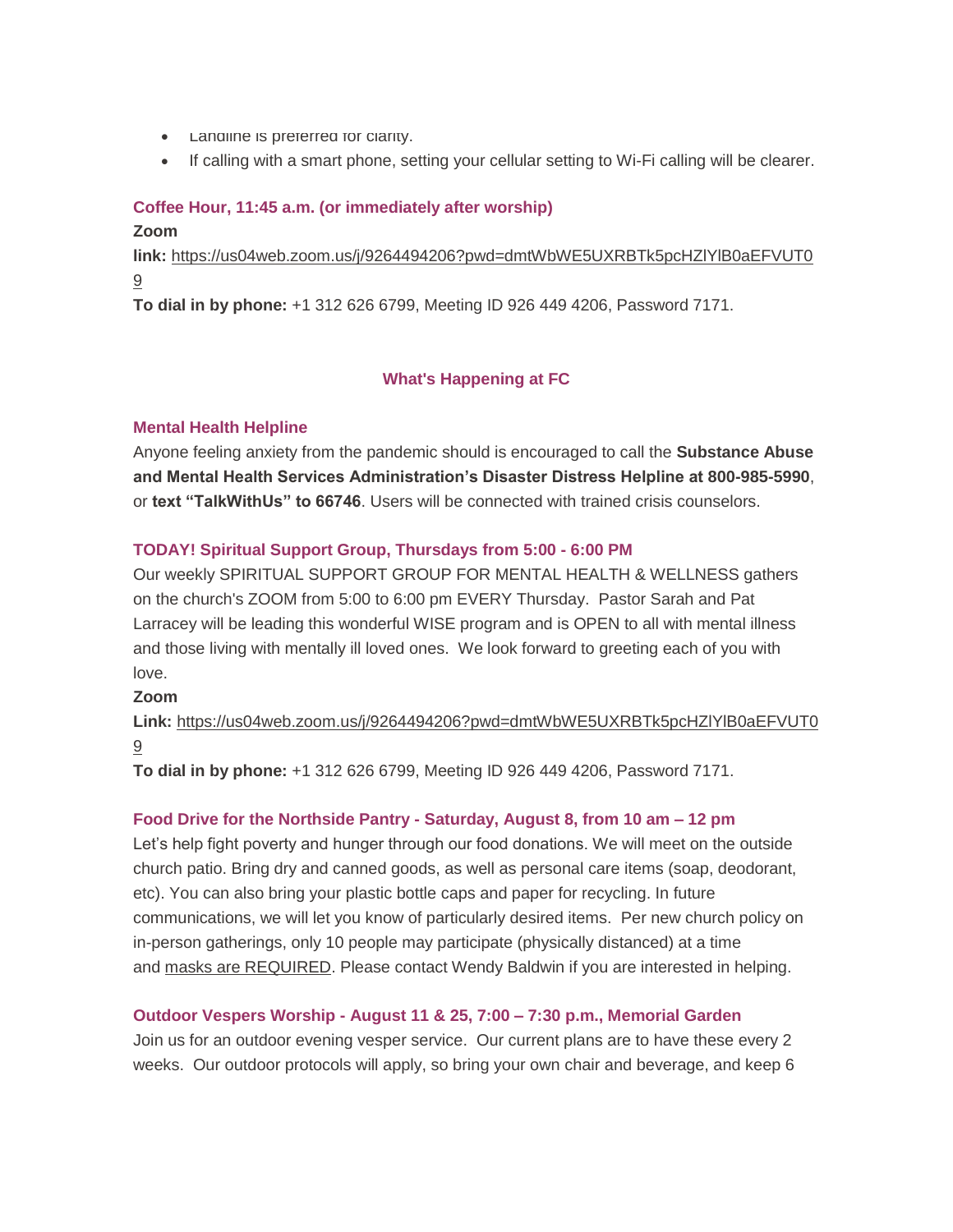feet distant from others. **Face masks are required** per City of Indianapolis ordinance. It's a time to be in community, while being safe and loving with one another.

#### **NEXT Thursday! Men's Lunch - August 13th, 1:00 p.m.**

This lunch and discussion gathering for men of First Congregational meets every other Thursday at **1 p.m.** This month, they are meeting **August 13th & 27th**. Please contact Randy Walker at (317) 796-2081 or aa28977rwalker@gmail.com for more information.

#### **Book Circle - August 18th, 1:30 p.m.**

We will be finishing the book, "Searching for Sundays," and deciding on our next book. Contact Karen Walker at (317) 319-8950 or [karen.e.d.walker@gmail.com](mailto:karen.e.d.walker@gmail.com) for more information.

#### **From the Comeback Team**

We have been enjoying the small outdoor in-person events at church – so great to visit and see people! There are various protocols to follow, and to make it easier to remember, we are using the mantra of "Bring your own germs, keep them to yourself, and take them home with you". Hence the recommendations to bring your own chairs, bring your own beverage and/or food, wear face masks, limit going inside the building, and definitely maintain 6 ft distances. To be on the safe side, we also want to keep track of who attended each event.

During this pandemic, each one of us has personal thoughts about what is, and isn't, safe. However, when the event is a "church event", we need to be in covenant with one another - We are now REQUIRING face masks to be worn at church events. If you are not wearing one, and someone asks you to put one on, please hear this request with love. But better yet, please don't let others feel uncomfortable by not wearing a mask in their presence.

#### **Protocols for outdoor gatherings:**

1. Must be scheduled with Pastor Sarah, Shannon Abbott (Admin), and Wendy Baldwin (Bldg Mgr); groups may use any area of the church grounds (such as the patio, parking lot, Memorial Garden) where surface contact is minimized (not the playground for now)

2. Before the gathering, the group leader will receive the protocols to be observed, and make sure attendees are aware of these; the group leader is responsible that the protocols are followed

3. After the gathering, the group leader must send info about who attended to Pastor Sarah and Wendy Baldwin, for contact tracking purposes

4. Limit of 10 people at a time

5. A distance of 6 feet shall be observed between people of different households; no physical contact shall occur

6. Face masks are required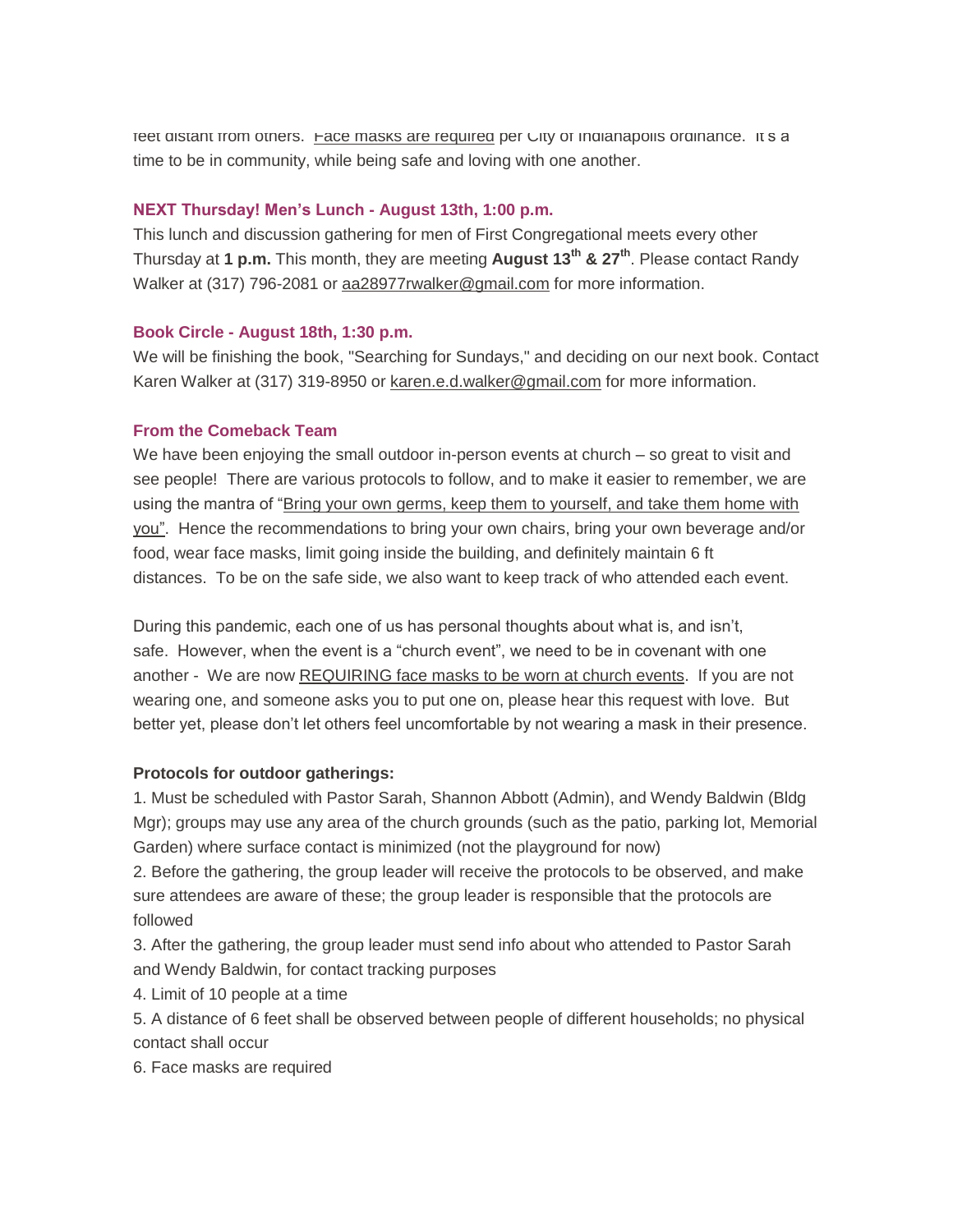7. People who do not feel well should not attend

8. People should bring their own beverage/water bottle (do not use the church drinking fountains, water, ice, etc)

9. People should bring their own chair

10. Church restrooms should only be used for emergencies, and one will be required to sanitize after its use

# **Indiana-Kentucky Conference of the UCC: Anti-Racism Task Force**

At our Annual Gathering in June, we passed an Anti-Racism resolution that calls us to address systemic and structural racism within the Indiana-Kentucky Conference through a newly formed Justice and Witness Ministry Task Force. As such, we are sending you an introductory letter providing you with all the necessary information to begin energizing folks in your church and association regarding the work ahead.

Our first task is to populate this new Task Force. According to the passed resolution, we need at least one member (lay or clergy) from each association. If you or someone you know is interested in being considered for the task force, we would welcome these submissions. This initial team will have a limited size, and some team members will asked to lead smaller groups with a particular focus. If desiring to submit your name or another's, please have them contact:

Izzy Harbin 574-903-7099 [pastorizzy@firstuccelkhart.org](mailto:pastorizzy@firstuccelkhart.org)

Once we have populated the task force, we will organize the work before us. To give you a snapshot of what is to come, here are some of our key priorities:

- Studying and understanding the institutional structures within our associations and local churches that still promote, consciously or unconsciously, systemic racism
- Develop a conference-wide action plan designed to address issues of racism in our churches, in our associations, and in association and conference committees
- Present action plan to full Board of Directors prior to the  $58<sup>th</sup>$  Annual Meeting of the IKC to be voted on and, if passed, implemented by the Board
- Provide intentional spaces at our  $58<sup>th</sup>$  Annual Meeting to include workshops and round table discussions, including evening activities on understanding and seeing racism in our communities
- Strongly urge all associations to require anti-racism training for all authorized ministers

While not explicit in the resolution, it is our hope that the Justice and Witness Ministries Task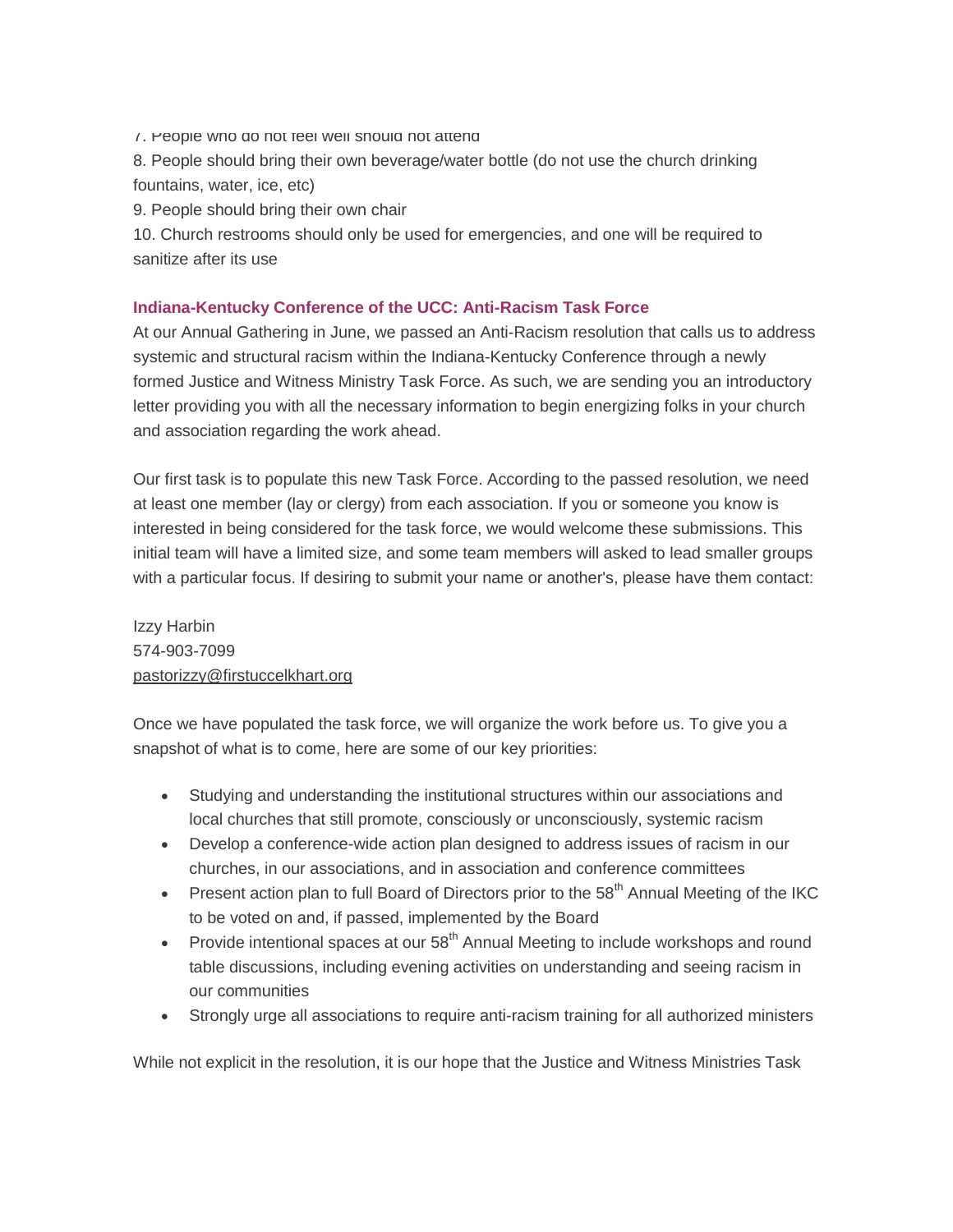Force will become a key part of the structure of the IKC with an ongoing focus of addressing all areas of inequality and injustice within our conference, associations, and their respective committees.

For those interested in justice work, this is a beginning. The formation of this Task Force has the potential to change the face of the IKC for the better; to strengthen our individual churches; and to make inclusivity of all a reality, not just a catch phrase. We are blessed to have historically black churches and clergy within our conference, and it is time that we acknowledge their contributions to the United Church of Christ, their contributions to the health and vitality of the Indiana-Kentucky Conference, and their gifts in making us all more Christlike.

Please take time to share this letter with any and all members of your congregation or association who you think might be interested in participating in our future work together.

Enthusiastically, Rev. Izzy Harbin Treasurer, IKC Board Pastor, First Congregational Church UCC, Elkhart, IN

Rev. Chad R. Abbott Conference Minister Indiana-Kentucky Conference, UCC



**Continue Your Support of First Congregational UCC** Please continue supporting the mission and ministries of your local church at <http://www.fcindy.org/online-giving/>

# **Support Your Local IN-KY Conference Through Our Church's Wider Mission (OCWM)**

The staff of the IKC continue to work tirelessly to support local churches as we all discern best practices and how to get through this time together. Please remember to support the work they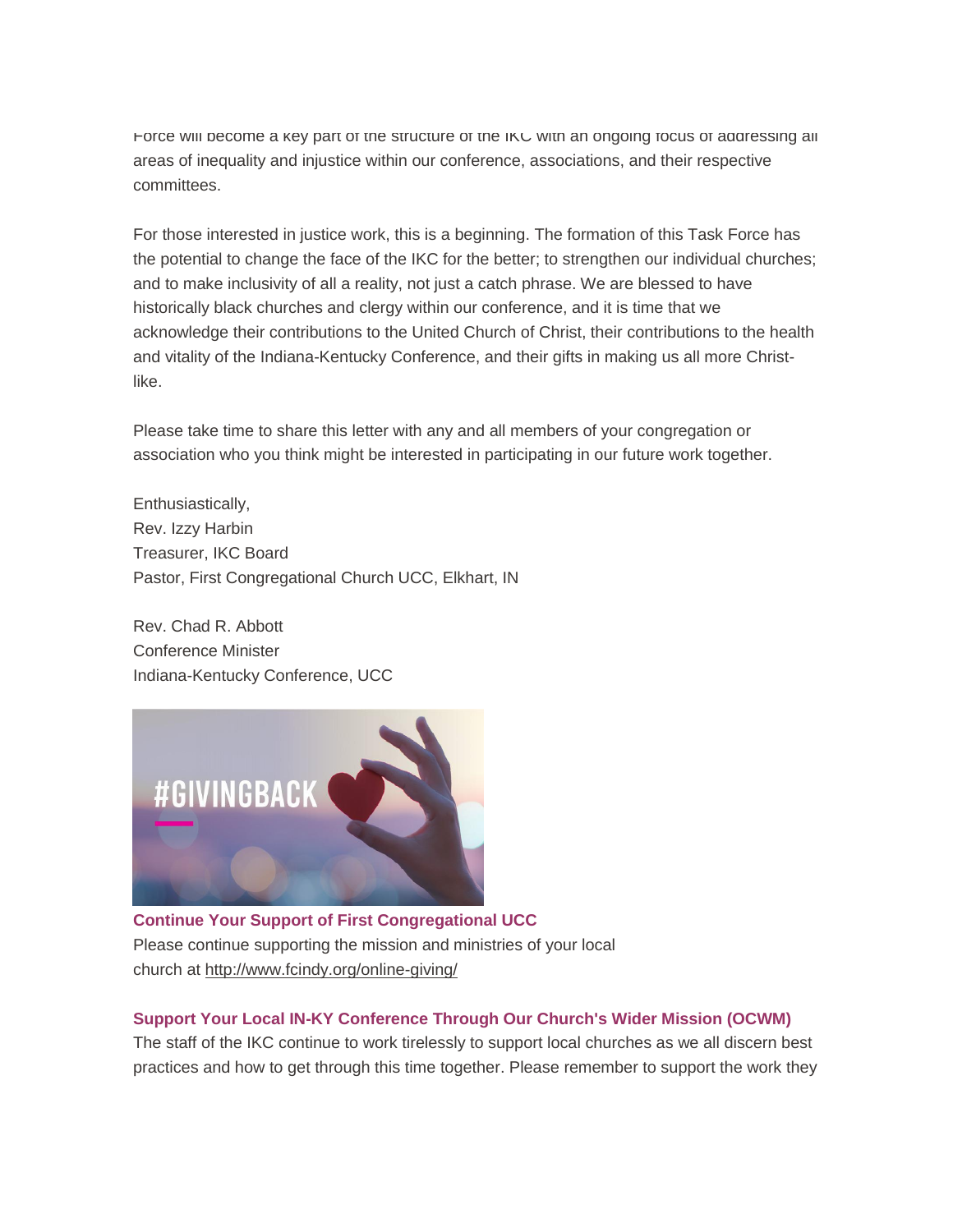do and the many ministries they support through your **OCWM Giving** at: <https://ikcucc.org/connect/donate/>

# **Eviction Ministry Donations**

The Eviction Ministry is a new ministry of the SouthEast Association of the Indiana-Kentucky Conference of the UCC. The purpose of this ministry is to offer assistance to those who do not qualify for other state or local assistance programs and without such assistance would be evicted from their homes. Please consider making a donation. **Checks can be made out to: Southeast Association of the IKC UCC.** Please include in the **memo line: "Eviction Ministry."**

Donations can be mailed to the treasurer at: SE Association Eviction Ministry Attn: Margie Potter 726 Coach Rd. Indianapolis, IN 46227

Thank you for your generosity! - Shannon Abbott, Eviction Ministry Team

# **Indiana Undocumented Youth Alliance**

Undocumented people are facing challenges during this pandemic. There are groups trying to help them, specifically young people who have D.A.C.A. Four organizations are cooperating in this effort, but it is being administered by IYUA, the Indiana Undocumented Youth Alliance. Email or call if you want to donate or volunteer. The email is [undocuhoosierfund@gmail.com](mailto:undocuhoosierfund@gmail.com) and the phone number is 317-205-6424.

# **Feeding Families**

Gleaner's and Second Helpings are two of the food banks currently offering food to children who usually get their meals from school. Donate to **Gleaner's** by clicking on the link [here.](https://secure2.convio.net/gfbin/site/Donation2;jsessionid=00000000.app20103b?idb=1780702133&1400.donation=form1&df_id=1400&mfc_pref=T&NONCE_TOKEN=3DB920EF697D2AE560C6EA7CBDF90EF8&idb=0)

Donate to **Second Helpings** by clicking on the link [here.](https://www.secondhelpings.org/donate/)

# **Staying Connected**

**FC Facebook page** (click **[here](https://www.facebook.com/FirstCongregationalUCCIndy/)**) "**First Congregational Indy Fellowship**" group on Facebook (click **[here](https://www.facebook.com/groups/521333455186422/)**).

# **Pastoral Care**

We are all still here for you and will stay connected. Pastor Sarah may be reached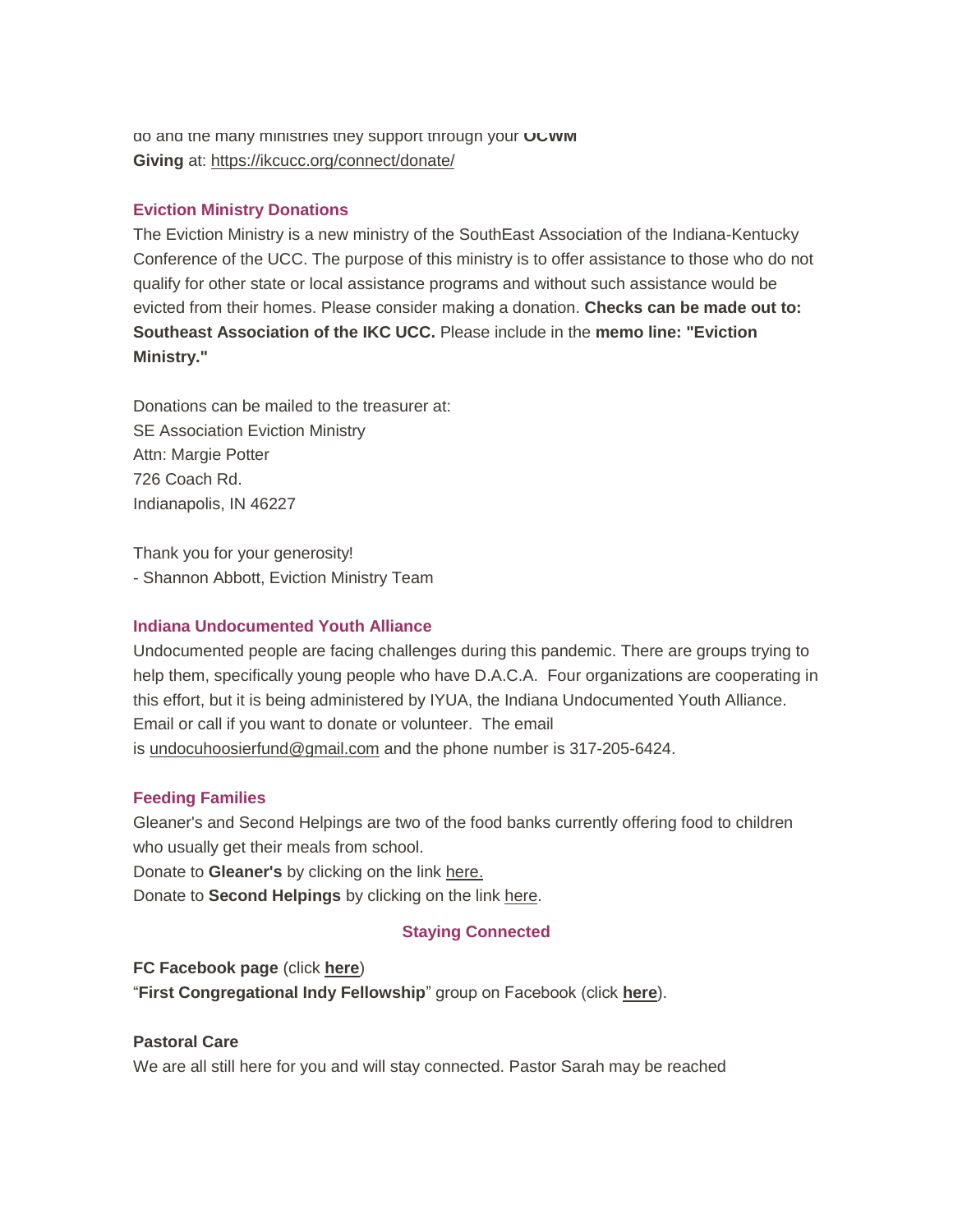at (386)478-9012 or pastorsarah@fcindy.org.

#### **Additional Church Support Contacts**

Pastor Carol [\(casowle@gmail.com\)](mailto:casowle@gmail.com) Office Administrator, Shannon [\(shannon@fcindy.org\)](mailto:shannon@fcindy.org) Moderator, Alice Rutherford [\(alice@caloosaspirit.net\)](mailto:alice@caloosaspirit.net) Vice Moderator, Larry Eckel [\(lspeckel@comcast.net\)](mailto:lspeckel@comcast.net)

#### **THIS WEEK AT FIRST CONGREGATIONAL**

# **THREE Ways to Worship on Sunday morning at 11AM:** *YOUTUBE*

<https://www.youtube.com/channel/UCWV9wqAvPiUKSkEbjaV6Zpw>

- YouTube Live Premiere will broadcast at 11am Sunday morning. There will be a countdown before. We highly recommend using the mobile app for more convenience as it will refresh.
- Use this option for live interacting and messaging. You must have or create a user account and be logged in to message live.
- If using a laptop, you will need to refresh your browser after 11am to click to watch live.

#### *FACE BOOK*

[https://www.facebook.com/pg/FirstCongregationalUCCIndy/posts/?ref=page\\_internal](https://www.facebook.com/pg/FirstCongregationalUCCIndy/posts/?ref=page_internal)

- The video will be posted at 11am.
- This is for viewing only. For live interacting and commenting, please use the YouTube option.

# *DIAL-IN*

- Dial **317-204-3862**
- Landline is preferred for clarity.
- If calling with a smart phone, setting your cellular setting to Wi-Fi calling will be clearer.

#### **Weekly Calendar**

**Thursday, August 6 5:00 p.m. Spiritual Support Group for Mental Health**